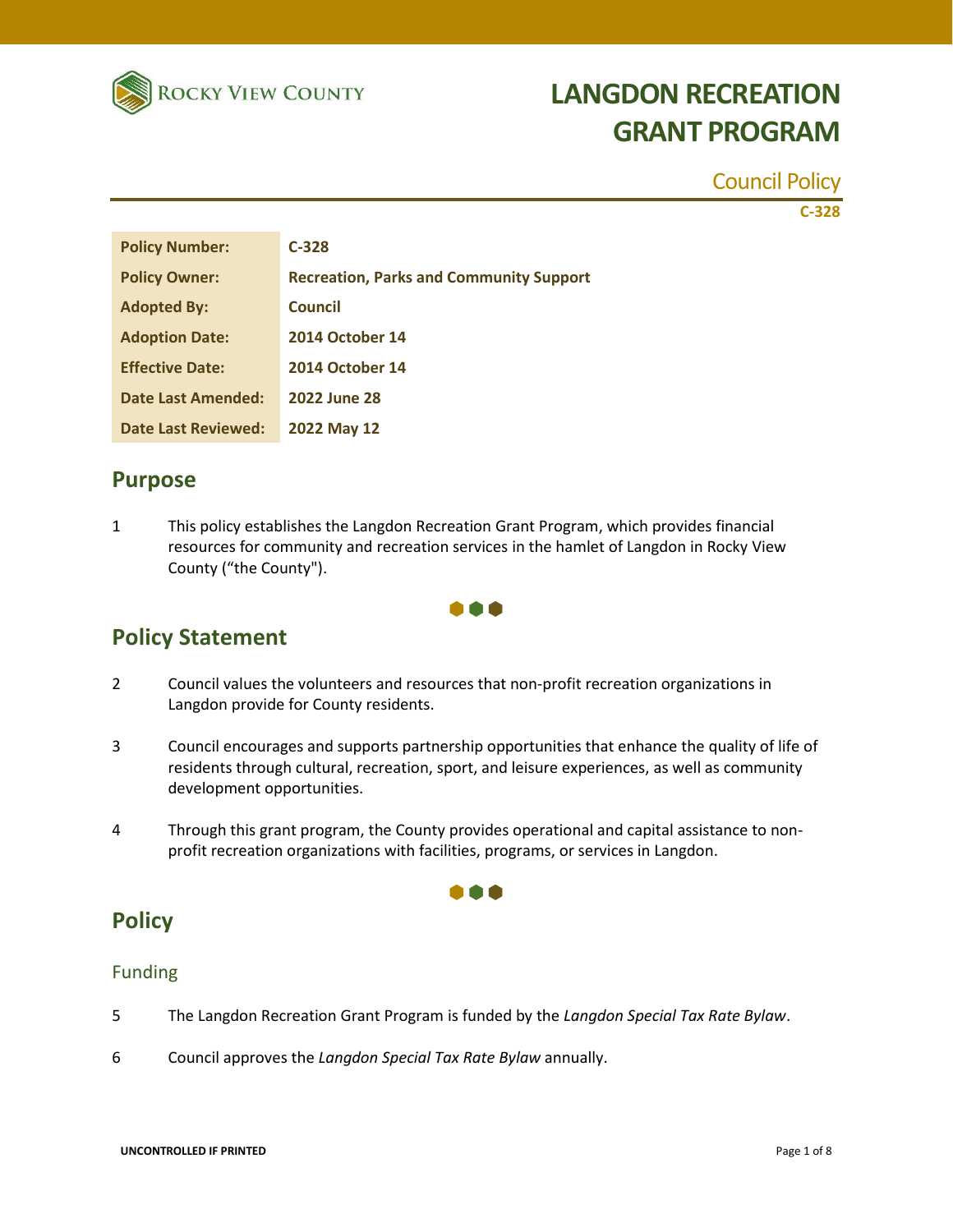

#### Council Policy

**C-328**

- 7 The Recreation Governance Committee (RGC) evaluates grant applications and allocates funding to approved and eligible non-profit recreation organizations.
- 8 The RGC reviews grant applications in accordance with the Recreation and Parks Master Plan.
- 9 The RGC's funding decisions are final.
- 10 If the number of funding requests exceeds the funds available, not all funding requests will be approved.

#### Grant Criteria

- 11 To be eligible for a grant under this policy:
	- (1) Applicants must be:
		- (a) registered or incorporated non‐profit organizations under the *Agricultural Societies Act*, the *Alberta Societies Act*, or Part 9 of the *Companies Act* that provides recreation programs or manages recreation facilities within Langdon; or
		- (b) the County, acting as an agent on behalf of Langdon.
	- (2) Initiatives must improve the quality or quantity of recreational opportunities within Langdon; and
	- (3) Programs must be offered at an affordable fee.
- 12 Funding priority is given to initiatives that provide priority use to Langdon residents.

#### Non-Eligible Organizations, Initiatives, and Expenditures

- 13 The following organizations, initiatives, and expenditures are ineligible for funding under this policy:
	- (1) libraries;
	- (2) religious societies;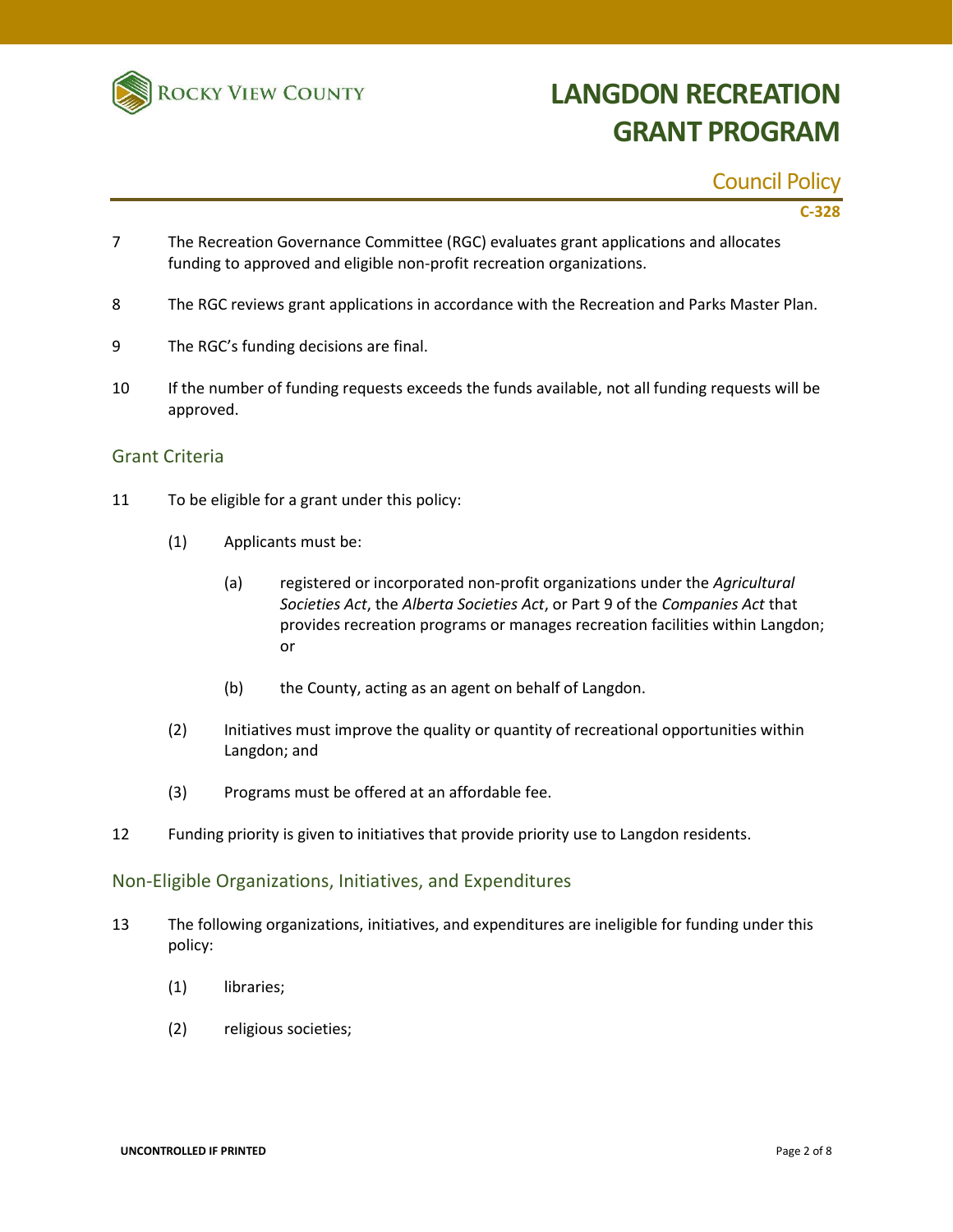

#### Council Policy

**C-328**

- (3) school boards and school activities;
- (4) facilities that do not allow reasonable access to the general public;
- (5) societies or associations that are not open to the general public;
- (6) programs and recreation facilities outside Langdon;
- (7) costs to operate the applicant's organization, such as salaries, wages, and day-to-day administration costs;
- (8) fundraising activities;
- (9) honoraria,
- (10) consumables
- (11) retroactive expenses.

#### Discretionary Approvals

- 14 Funding for the following organizations, initiatives, and expenditures are subject to the RGC's discretion:
	- (1) museums;
	- (2) service clubs;
	- (3) non-profit recreation organizations registered in another jurisdiction that provide a service to County residents;
	- (4) programs that already receive funding from Family and Community Support Services (FCSS) or other social services; and
	- (5) the County acting as an agent on behalf of Langdon; and
	- (6) recreation facilities on private property.

#### Terms of Award

15 The RGC may award grants:

#### **UNCONTROLLED IF PRINTED** Page 3 of 8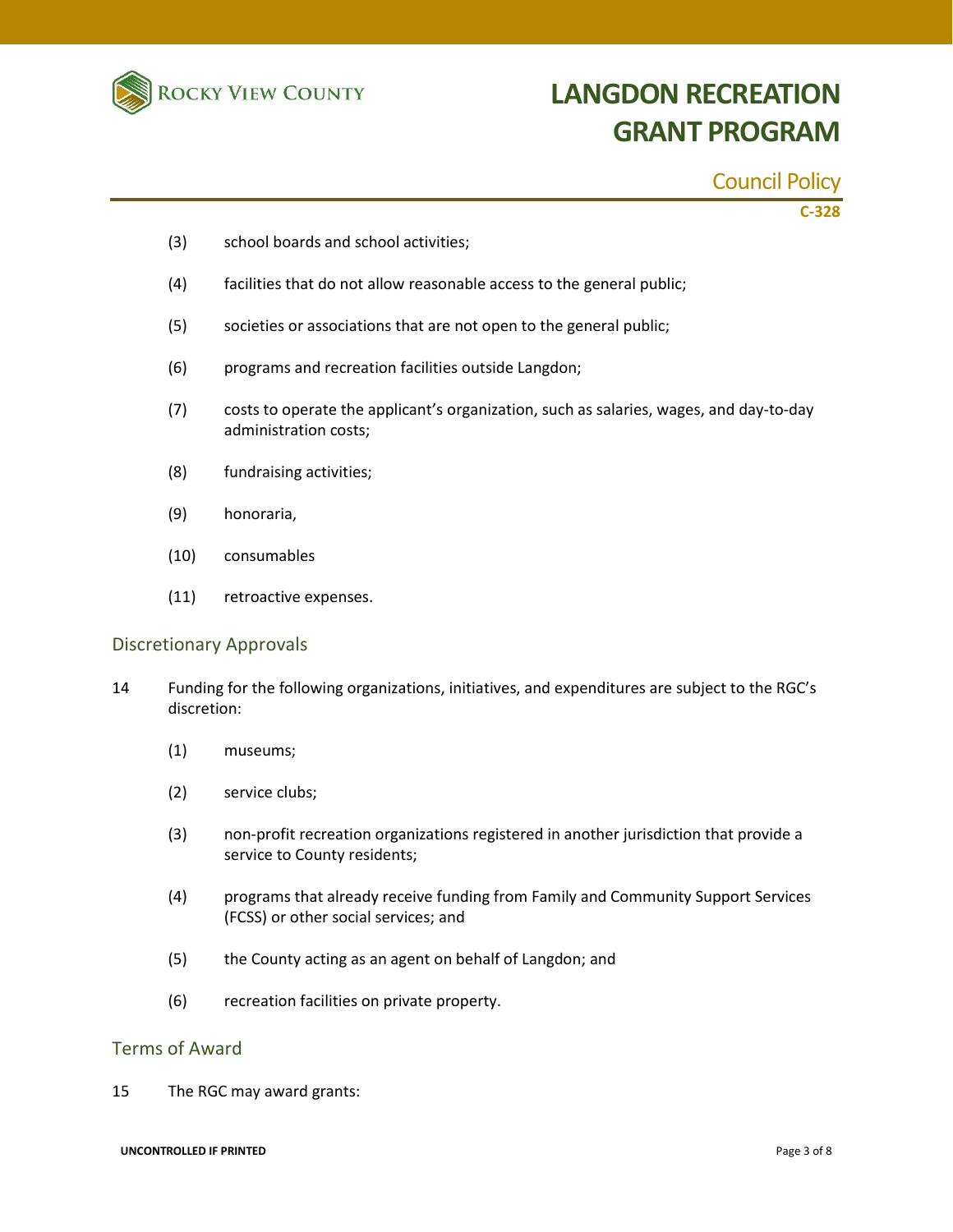

#### Council Policy

**C-328**

- (1) up to a maximum of \$50,000 per year toward capital projects in a recreation facility;
- (2) up to a maximum of \$40,000 per year for program funding, operational costs, and maintenance costs.
- 16 Grant awards are subject to conditions. The County releases the funds once all conditions of the grant are satisfied.
- 17 The RGC may require a funding agreement for successful capital funding applications.
- 18 Grant recipients must:
	- (1) use grant funds for the approved purpose identified in their grant application;
	- (2) use capital funds within two years of funds receipt;
	- (3) use operational funds within one year of funds receipt;
	- (4) return any unused grant funds to the County; and
	- (5) recognize the County as a source of funding. Recognition may be in the form of signage, or by using another method as approved by the Chief Administrative Officer.
- 19 Grant extensions or minor changes in project scope may be granted at the discretion of the Chief Administrative Officer.

#### Project Reporting

- 20 Grant recipients must submit a project completion report to the County no more than three months after the initiative is completed. Grant recipients are ineligible for future grant funding until this requirement is fulfilled.
- 21 In the project completion report, the grant recipient must provide evidence of expenditures associated with program implementation and initiative completion.

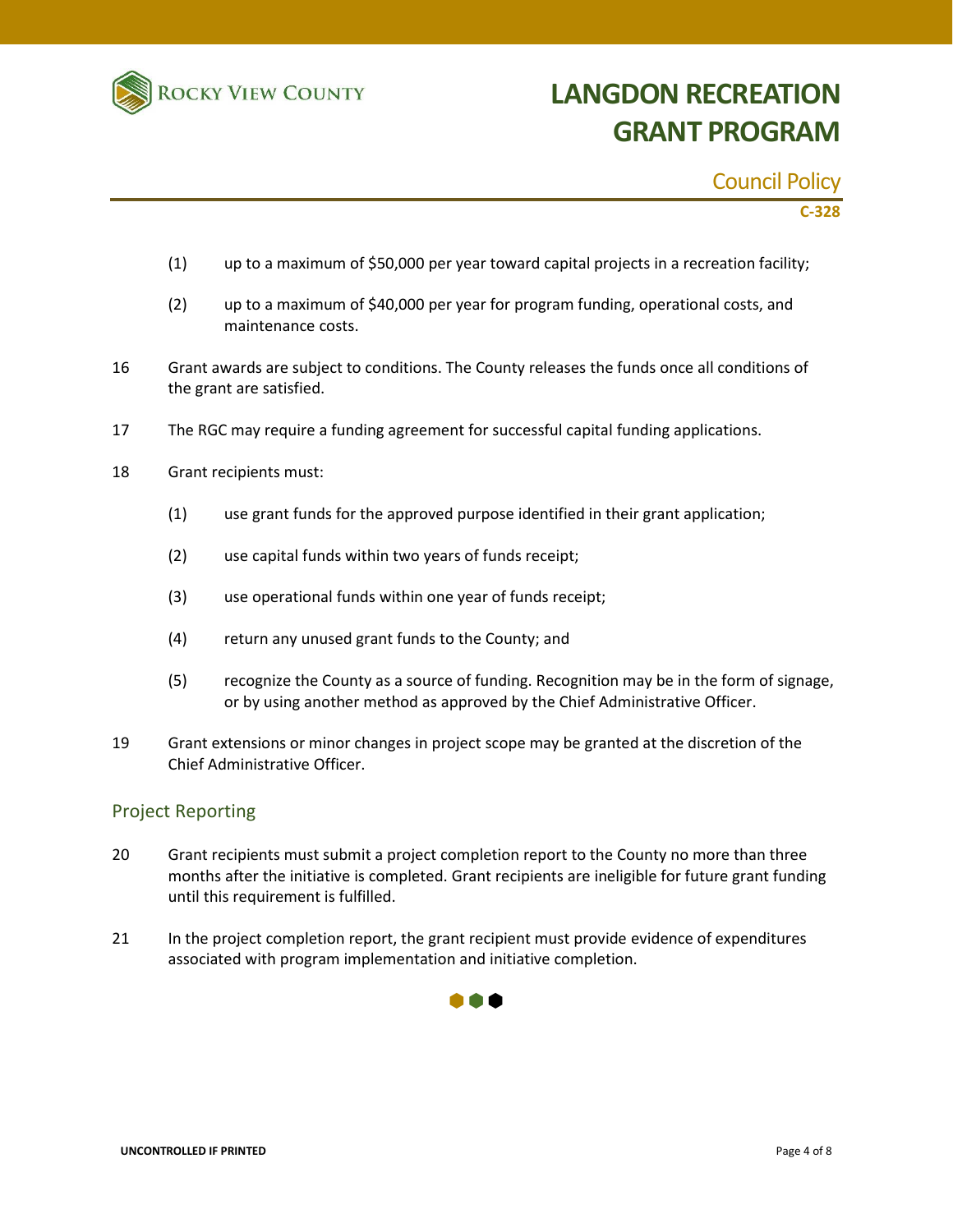

### Council Policy

**C-328**

### **References**

| Legal Authorities                     | Agricultural Societies Act, RSA 2000, c A-11<br>Companies Act, RSA 2000, c C-21<br>Municipal Government Act, RSA 2000, c M-26<br>Religious Societies' Land Act, RSA 2000, c R-15<br>Societies Act, RSA 2000, c S-14 |
|---------------------------------------|---------------------------------------------------------------------------------------------------------------------------------------------------------------------------------------------------------------------|
| Related Plans, Bylaws, Policies, etc. | Rocky View County Bylaw "Langdon Special Tax Rate Bylaw"<br>$\bullet$                                                                                                                                               |
| <b>Related Procedures</b>             | N/A                                                                                                                                                                                                                 |
| Other                                 | N/A                                                                                                                                                                                                                 |
|                                       |                                                                                                                                                                                                                     |

TO 1

### **Policy History**

| Amendment Date(s) - Amendment<br>Description   | 2018 June 05 – Council amended - Renumbered from C-322<br>$\bullet$<br>to C-328 to correct a clerical error<br>2020 February 25 - Council amended to delegate RGC as<br>$\bullet$<br>approving authority, policy name changed, notwithstanding<br>clause removed            |
|------------------------------------------------|-----------------------------------------------------------------------------------------------------------------------------------------------------------------------------------------------------------------------------------------------------------------------------|
| Review Date(s) - Review Outcome<br>Description | 2020 January 30 - Minor amendments recommended to<br>$\bullet$<br>include RGC and improve readability<br>2022 May 12 – Minor amendments for policy consistency,<br>$\bullet$<br>language clarity, and amend definitions<br>2022 June 28 - Council approves amendments.<br>٠ |

m d

### **Definitions**

- 22 In this policy:
	- (1) "applicant" means an organization or individual applying for a grant pursuant to this policy;
	- (2) "capital" means resourcing used to enhance infrastructure that can be recorded as an asset or depreciated under the organization's financial statements;
	- (3) "Chief Administrative Officer" means the Chief Administrative Officer of Rocky View County as defined in the *Municipal Government Act* or their authorized delegate;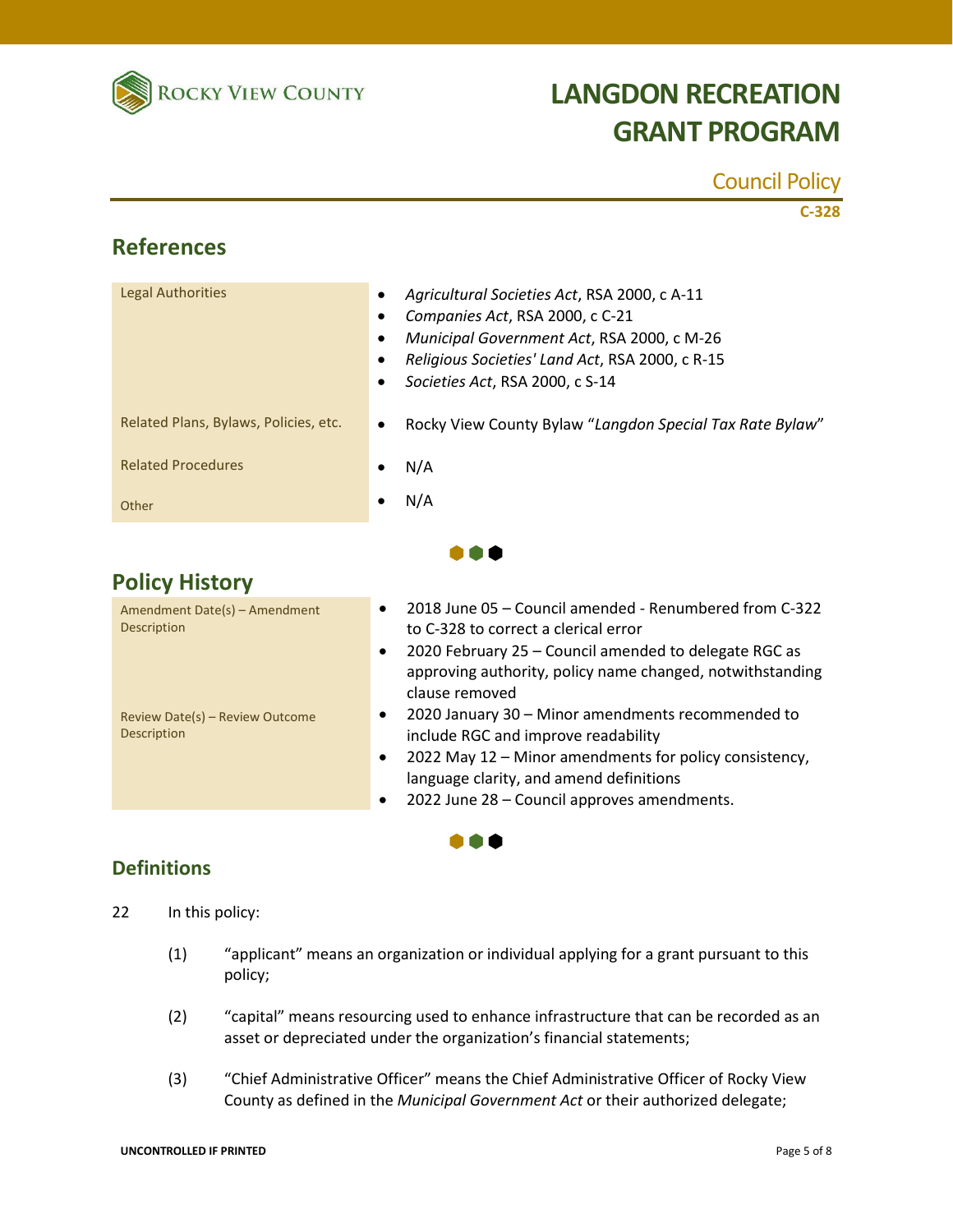

#### Council Policy

**C-328**

- (4) "consumables" means nondurable or soft goods that are meant to be consumed, including food, fuel, and promotional items or have a life span of less than five years, including but not limited to food, kitchen items, furniture, clothing and uniforms with the exception of facility rental and recreational programming software;
- (5) "Council" means the duly elected Council of Rocky View County;
- (6) "County" means Rocky View County;
- (7) "funding agreement" is an agreement that could include and is not limited to a memorandum of understanding or a dissolution agreement and the expectations that:
	- (a) transparent and fair competitive tendering practices occur;
	- (b) all initiatives utilizing public funds are subject to County audit; and
	- (c) the initiative provides for an appropriate level of public use;
- (8) honoraria, defined as a payment given for professional services that are rendered nominally without charge;
- (9) "initiative" means any undertaking by a non-profit recreation organization that results in the purchase, rehabilitation, upgrading, or construction of a recreation facility, or the development or provision of a recreation program;
- (10) "maintenance costs" means the ongoing cost of running or maintaining a recreation facility or program;
- (11) *"Municipal Government Act"* means the Province of Alberta's *Municipal Government Act,* RSA 2000, c M-26, as amended or replaced from time to time;
- (12) "non-profit recreation organization" means a voluntary, community-based, organization incorporated under the *Societies Act,* the *Agricultural Societies Act*, or Part 9 of the *Companies Act* whose mandate is to provide social leisure or recreational opportunities to the public without realizing a profit to its members;
- (13) "operational" means the routine functioning and activities of a program, service, or facility such as but not limited to operational costs, utilities, and insurance with the exception of ineligible expenses as outlined in this policy;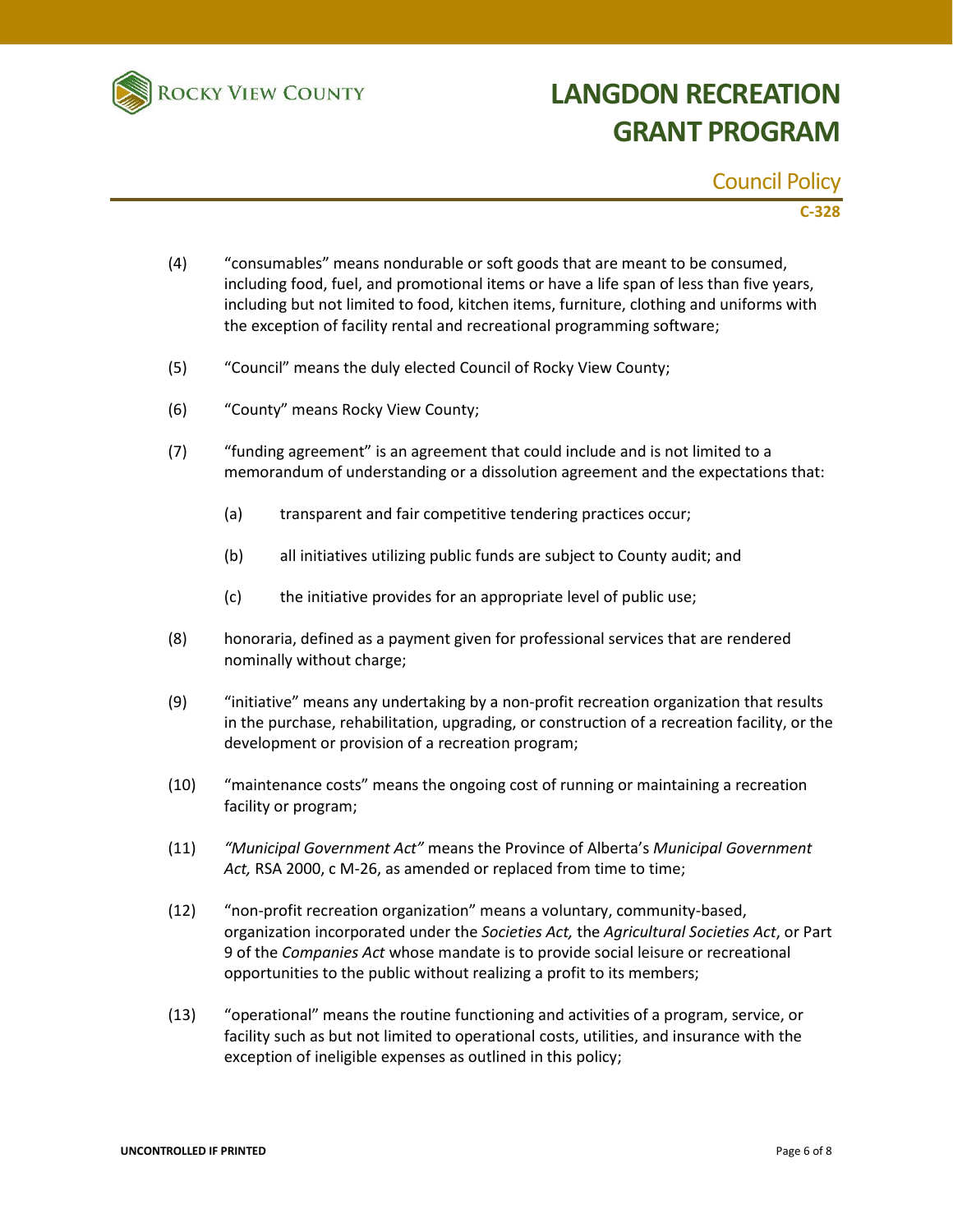

### Council Policy

#### **C-328**

- (14) "programs" are formal, planned, instructor-led opportunities for individuals to develop skill or understanding in a specific content area, whether through registering for, or dropping into, a scheduled activity;
- (15) "project completion report" refers to the report a non-profit recreation organization is required to submit to the County that outlines how grant funds were actually spent;
- (16) "recreation" is an experience that results from freely chosen participation in physical, social, intellectual, creative, and cultural pursuits that enhance individual and community well-being;
- (17) "recreation facility" means a location or multiple infrastructure within one location, designed and equipped for the conduct of sports, leisure time activities and other customary and usual recreational activities;
- (18) "Recreation Governance Committee" is a Council committee that acts as an approving body regarding matters pertaining to recreation and cultural services in the County, including grant applications, funding allocation, studies, and master plans;
- (19) "recreation services" means a broad concept related to sports, fitness, social recreation, special community events, and capital community initiative development;
- (20) "religious societies" means the incorporated congregations of a church or a religious denomination under the *Religious Societies Land Act*;
- (21) "retroactive expenses" means expenditures incurred prior to approval of grant by RGC;
- (22) "RGC" means the Recreation Governance Committee;
- (23) "Rocky View County" means Rocky View County as a municipal corporation and the geographical area within its jurisdictional boundaries, as the context requires;
- (24) "school activities" means any activities that are either provided as part of the regular Alberta Education curriculum or by a school outside regular school hours;
- (25) "service club" means a voluntary, non-profit recreation organization whose members meet regularly to perform charitable works either by direct hands-on efforts or by raising money for other organizations; and
- (26) "volunteer" means anyone who offers time, energy, and skills of his or her own free will for the mutual benefit of the volunteer and the organization. Volunteers work